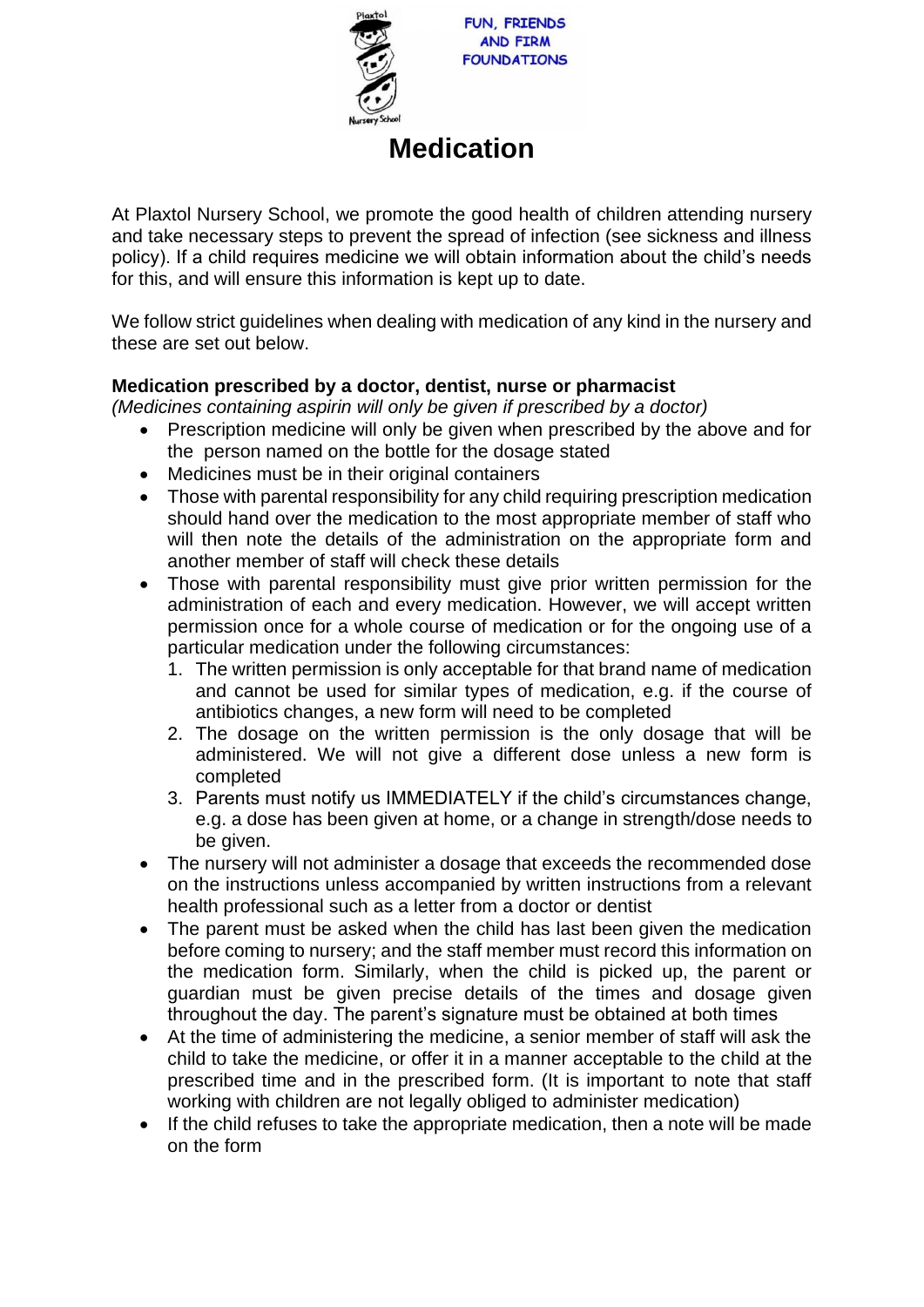• Where medication is "essential" or may have side effects, discussion with the parent will take place to establish the appropriate response.

## **Non-prescription medication** *(these will not usually be administrated)*

- The nursery will not administer any non-prescription medication containing aspirin
- The nursery will only administer non-prescription medication for a short initial period, dependant on the medication or the condition of the child. After this time medical attention should be sought
- If the nursery feels the child would benefit from medical attention rather than non-prescription medication, we reserve the right to refuse nursery care until the child is seen by a medical practitioner
- If a child needs liquid paracetamol or similar medication during their time at nursery, such medication will be treated as prescription medication with the onus being on the parent to provide the medicine providing one specific type of medication should parents wish to use this
- On registration, parents will be asked if they would like to fill out a medication form to consent to their child being given a specific type of liquid paracetamol or anti-histamine in particular circumstances such as an increase in the child's temperature or a wasp or bee sting. This form will state the dose to be given, the circumstances in which this can be given e.g. the temperature increase of their child, the specific brand name or type of non-prescription medication and a signed statement to say that this may be administered in an emergency if the nursery CANNOT contact the parent
- If a child does exhibit the symptoms for which consent has been given to give non-prescription medication during the day, the nursery will make every attempt to contact the child's parents. Where parents cannot be contacted then the nursery manager will take the decision as to whether the child is safe to have this medication based on the time the child has been in the nursery, the circumstances surrounding the need for this medication and the medical history of the child on their registration form. Giving non-prescription medication will be a last resort and the nursery staff will use other methods first to try and alleviate the symptoms, e.g. for an increase in temperature the nursery will remove clothing, use fanning, tepid cooling with a wet flannel. The child will be closely monitored until the parents collect the child
- For any non-prescription cream for skin conditions e.g. Sudocrem, prior written permission must be obtained from the parent and the onus is on the parent to provide the cream which should be clearly labelled with the child's name
- If any child is brought to the nursery in a condition in which he/she may require medication sometime during the day, the manager will decide if the child is fit to be left at the nursery. If the child is staying, the parent must be asked if any kind of medication has already been given, at what time and in what dosage and this must be stated on the medication form
- As with any kind of medication, staff will ensure that the parent is informed of any non-prescription medicines given to the child whilst at the nursery, together with the times and dosage given
- The nursery DOES NOT administer any medication unless prior written consent is given for each and every medicine.